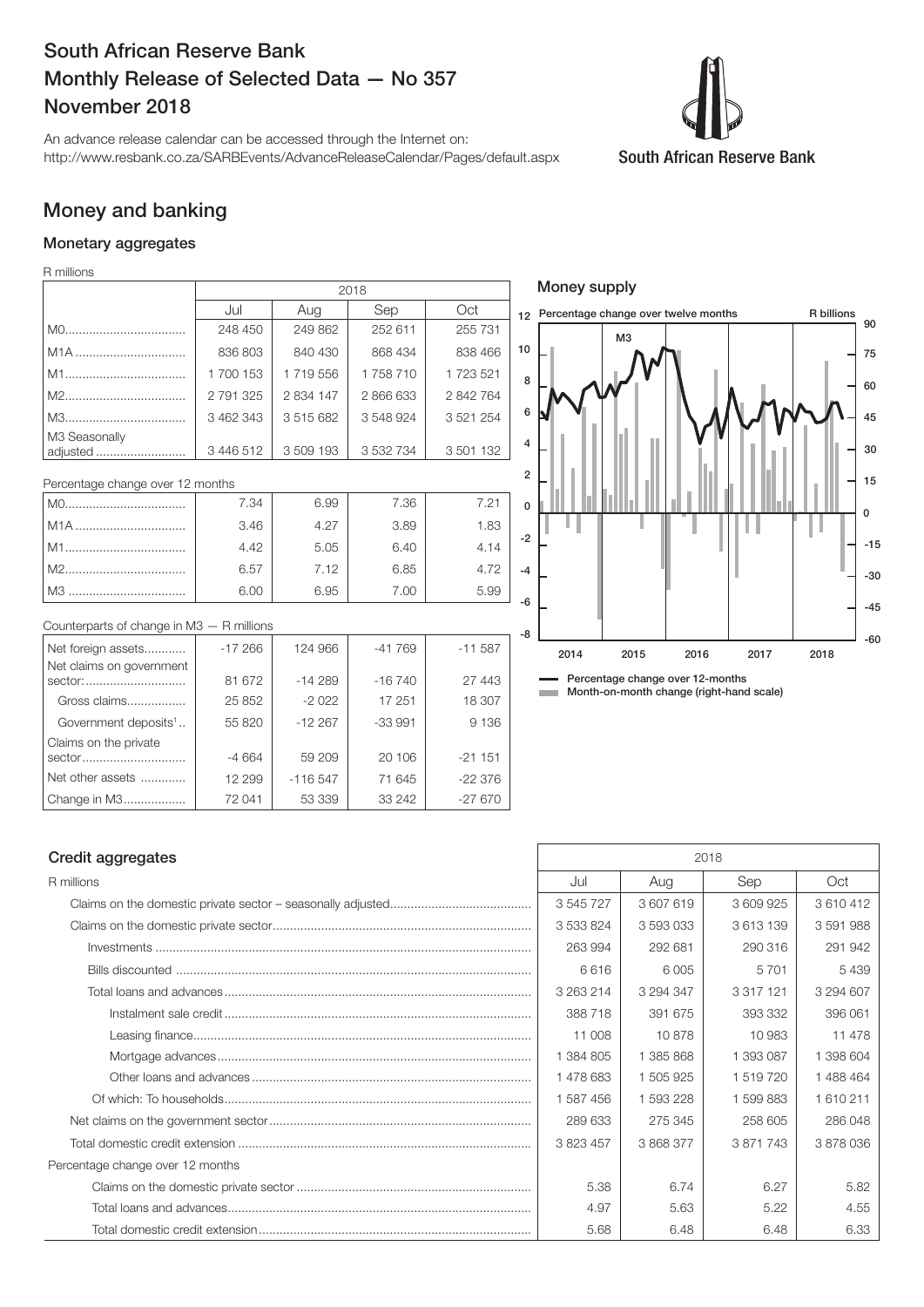## Money and banking (continued) 2018

| Banks and mutual banks (R millions) | Jul       | Aug       | Sep       | Oct       |
|-------------------------------------|-----------|-----------|-----------|-----------|
|                                     | 3 589 433 | 3 673 166 | 3728768   | 3 688 941 |
|                                     | 179 605   | 173 659   | 175 064   | 180 694   |
|                                     | 3769038   | 3 846 825 | 3 903 832 | 3 869 635 |
|                                     | 133 592   | 136854    | 133 727   | 161 514   |
|                                     | 4 410 949 | 4 496 456 | 4 557 259 | 4579919   |
|                                     | 453 078   | 453 816   | 451 707   | 451 529   |
|                                     | 96 000    | 97 693    | 102 140   | 102 939   |
|                                     | 272 094   | 274 754   | 277814    | 282 779   |
|                                     | 361       | 360       | 362       | 365       |
|                                     | 9728      | 9570      | 9455      | 8691      |
|                                     | 3 213 216 | 3 245 071 | 3 267 566 | 3 245 295 |
|                                     | 3 845 656 | 3935862   | 3 941 542 | 3 934 450 |
|                                     | 105 316   | 109 540   | 108 508   | 74 995    |
|                                     | 254 596   | 250 386   | 260 495   | 305 596   |
|                                     | 1 078 458 | 1 162 844 | 1 144 483 | 1 177 056 |
|                                     | 5 242 791 | 5415709   | 5415036   | 5 471 192 |
| <b>Banks (R millions)</b>           |           |           |           |           |
|                                     | 226 929   | 230 453   | 232 288   | $\cdots$  |
|                                     | 539 825   | 550 360   | 566 194   | $\cdots$  |
|                                     | 29 4 94   | 29 918    | 29 830    | 32 986    |
| Land Bank (R millions)              |           |           |           |           |
|                                     | 26 294    | 25 856    | 25 945    | 25 7 95   |
|                                     | 44 516    | 43 810    | 43 961    | 43 707    |

| International economic data                                                            | 2018      |           |           |               |
|----------------------------------------------------------------------------------------|-----------|-----------|-----------|---------------|
| Changes in gold and other foreign reserves (R millions)                                | Jul       | Aug       | Sep       | Oct           |
|                                                                                        | $-35557$  | 72 741    | $-18909$  | 26 967        |
|                                                                                        | $\Omega$  | $\Omega$  | $\Omega$  | $\cap$        |
|                                                                                        | $-4082$   | $-8476$   | 8746      | $-2144$       |
| Gross reserves of the SA Reserve Bank and open position in foreign<br>currency (US\$m) |           |           |           |               |
|                                                                                        | 50 511    | 49 848    | 50 394    | 50 166        |
|                                                                                        | 42 440    | 42 350    | 42 2 2 7  | 42 194        |
| Net average daily turnover on the SA Foreign-exchange market (US\$m)                   |           |           |           |               |
|                                                                                        | 1910      | 2 1 1 5   | 2 3 7 3   | 178           |
|                                                                                        | 865       | 1 2 2 7   | 1 1 9 4   | 914           |
|                                                                                        | 5 3 3 4   | 6022      | 8014      | 5804          |
|                                                                                        | 5 0 6 4   | 5414      | 6454      | 6056          |
|                                                                                        | 13 174    | 14778     | 18 0 35   | 14 5 54       |
| Exchange rates (averages)                                                              |           |           |           |               |
| Nominal effective exchange rate against the most important currencies (Index:          |           |           |           |               |
|                                                                                        | 61.53     | 59.22     | 56.44     | 58.09         |
| Real effective exchange rate against the most important currencies                     |           |           |           |               |
|                                                                                        | 86.53     | 83.76     | 80.23     | $\sim$ $\sim$ |
|                                                                                        | 13.4145   | 14.0890   | 14.7797   | 14.4963       |
|                                                                                        | 17.6676   | 18.1434   | 19,2890   | 18.8668       |
|                                                                                        | 15.6705   | 16.2635   | 17.2347   | 16.6529       |
|                                                                                        | 0.1204    | 0.1270    | 0.1322    | 0.1285        |
| Average daily fixing price of gold per fine ounce                                      |           |           |           |               |
|                                                                                        | 16 593.30 | 17 043.74 | 17 751.44 | 17 616.49     |
|                                                                                        | 1 238.29  | 1 200.61  | 1 198.84  | 1 215.06      |

2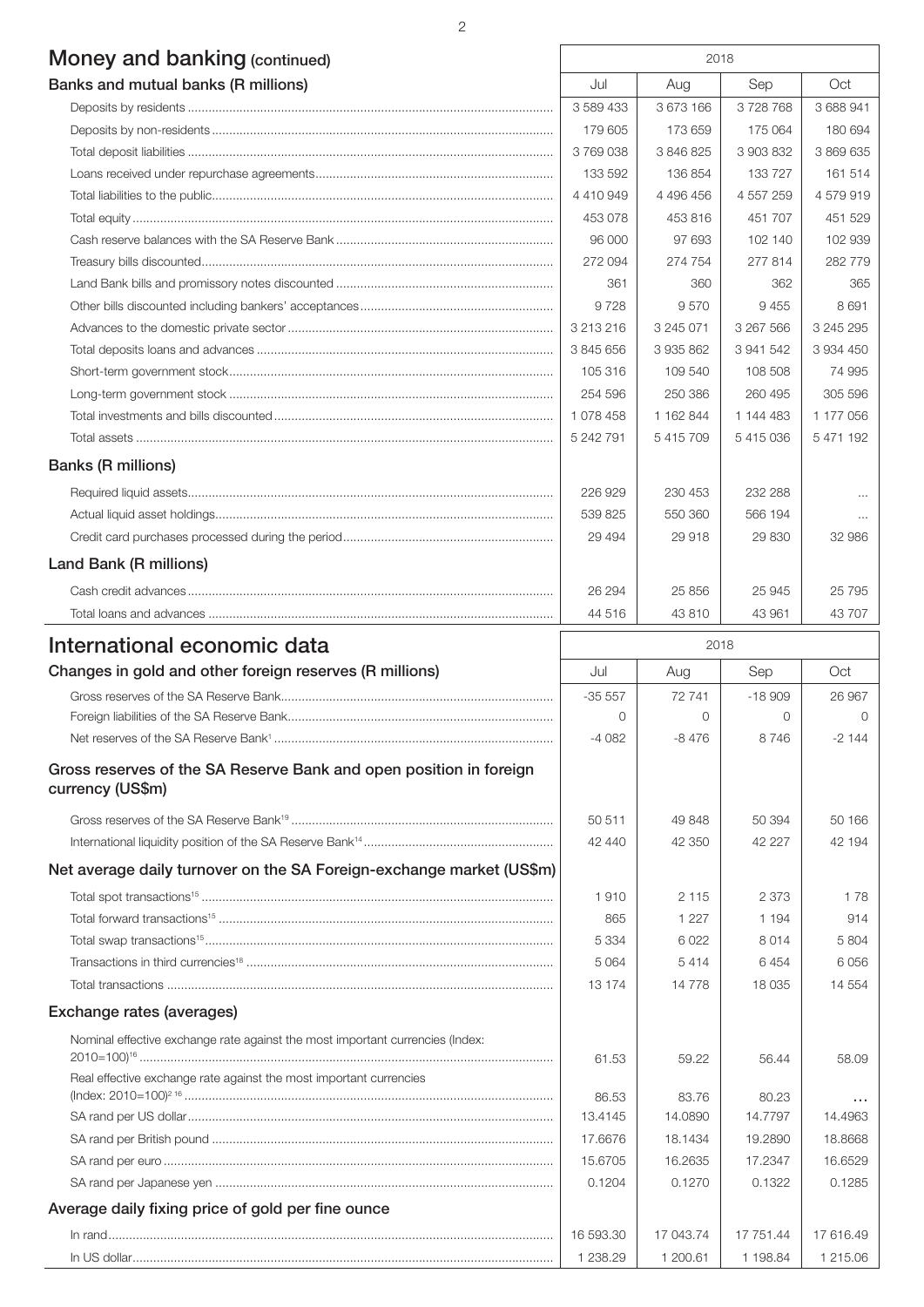| <b>Capital market</b><br>2018                                                |                   |  |  |
|------------------------------------------------------------------------------|-------------------|--|--|
|                                                                              |                   |  |  |
| Share market <sup>3</sup><br>Jul<br>Sep<br>Aug                               | Oct               |  |  |
| 371 207<br>450 437<br>489 657<br>6625<br>6420<br>9 9 0 7                     | 496 587<br>8898   |  |  |
| 164<br>165<br>163                                                            | 152               |  |  |
| 2.2<br>2.1<br>2.3                                                            | 2.5               |  |  |
|                                                                              |                   |  |  |
| Non-resident transactions <sup>3</sup> (R millions)                          |                   |  |  |
| $-13577$<br>$-15075$<br>$-3506$                                              | $-7801$           |  |  |
| 7 7 7 1<br>$-22660$<br>$-4999$                                               | $-6524$           |  |  |
| 4 2 6 5<br>$-36236$<br>$-200074$                                             | $-14325$          |  |  |
| Fixed-interest securities market                                             |                   |  |  |
| 12 171<br>13 598<br>9486                                                     | 13 690            |  |  |
| 2 4 2 8 1 1 2<br>2 643 204<br>2 793 434                                      | 3 232 635         |  |  |
| 2 583 336<br>2 713 121<br>2 327 888                                          | 3 065 161         |  |  |
| 38 950<br>43 468<br>34 864                                                   | 45 052            |  |  |
| 9.3<br>9.2<br>9.5                                                            | 9.6               |  |  |
| Equity derivative market $-$ futures <sup>3</sup>                            |                   |  |  |
| 244 898<br>289 790<br>372 713                                                | 406 848           |  |  |
| 3 478 650<br>2 315 565<br>9 0 9 2 3 7 9                                      | 4766087           |  |  |
| 278 688<br>346 320<br>820 078                                                | 431 437           |  |  |
| 7 178 906<br>6 807 367<br>6 433 126                                          | 7 255 608         |  |  |
| National government finance<br>2018                                          |                   |  |  |
|                                                                              |                   |  |  |
| Statement of national revenue expenditure and borrowing<br>Jul<br>Sep<br>Aug | Oct               |  |  |
| 76 471<br>116 320<br>111 189                                                 | 78 879            |  |  |
| 126 725<br>174 500<br>113 183                                                | 116809            |  |  |
| $-98029$<br>$-10405$<br>$-1995$                                              | $-37930$          |  |  |
| $\circ$<br>$\circ$<br>$\Omega$                                               | $-453$            |  |  |
| 7491<br>2929<br>17 906<br>$-7476$<br>15912<br>$-90538$                       | 103<br>$-38280$   |  |  |
|                                                                              |                   |  |  |
| National government financing of net borrowing requirement                   |                   |  |  |
| 20 621<br>$-3681$<br>10814                                                   | 13 170            |  |  |
| 13 6 28<br>14 621<br>13 066                                                  | 14 0 20           |  |  |
| 0<br>$\Omega$<br>$\Omega$                                                    | $-634$<br>$-1713$ |  |  |
| $-3803$<br>$-1090$<br>$-1937$<br>60 093<br>$-2374$<br>$-37855$               | 13 4 37           |  |  |
| 90 538<br>7476<br>$-15912$                                                   | 38 280            |  |  |

## Economic indicators (seasonally adjusted) and the control of the control of the control of the control of the control of the control of the control of the control of the control of the control of the control of the control

| <b>Sales</b>                        | Jul   | Aug   | Sep      | Oct      |
|-------------------------------------|-------|-------|----------|----------|
|                                     | 102.0 | 102.2 | 102.4    | $\cdots$ |
|                                     | 100.8 | 101.9 | 102.6    | $\cdots$ |
|                                     | 107.3 | 108.1 | 107.4    | $\cdots$ |
|                                     | 91.1  | 86.7  | 90.4     | 87.8     |
|                                     | 89.5  | 94.3  | 98.6     | 92.0     |
|                                     | 90.5  | 89.2  | 93.1     | 89.2     |
| Volume of production <sup>10</sup>  |       |       |          |          |
|                                     | 84.6  | 82.7  | 77.7     | $\cdots$ |
|                                     | 99.3  | 100.8 | 103.2    | $\cdots$ |
|                                     | 102.1 | 102.3 | 101.3    | $\cdots$ |
| Composite business cycle indicators |       |       |          |          |
|                                     | 105.4 | 104.9 | 104.7    | $\cdots$ |
|                                     | 103.1 | 103.6 | $\cdots$ | $\cdots$ |
|                                     | 95.1  | 94.8  | $\cdots$ | $\cdots$ |

# 1 Increase - decrease +.<br>
2 Preliminary figures.<br>
3 Source: JSE Limited.

#### 2 Preliminary figures. 3 Source: JSE Limited.

- 
- 4 Net cash receipts after repayment of redemptions Internal funds excluded. 5 Monthly average. 6 Actual number as at the last business day of the particular month.
- 
- 
- 7 Seasonally adjusted at an annual rate. 8 Deficit surplus +.
- 
- 9 Excluding discount. 10 Source: Statistics South Africa.
- 11 Source: National Association of Automobile Manufacturers of SA.

12 Valuation adjustments transaction measures the relevant flow after allowing for price changes due to exchange rate and gold.

- 13 Measures the relevant transaction flow after allowing for valuation adjustments due to exchange and gold price changes.
- 14 Up to the end of February 2004, referred to as the "Net open position in foreign currency of the Reserve Bank". 15 Transactions against the Rand.

16 The weighted-average exchange rate of the rand is calculated against twenty currencies. The weights of the five major currencies are in brackets: Euro (29 26) Chinese yuan (20 54) US dollar (13 72) Japanese yen (6 03) and British pound (5 82).

- 
- 17 Cost profit +. 18 Transactions in third currencies refers to transactions between any two currencies other than the
- South African rand. 19 The gold reserves are valued at market price taken at 14:30 on each valuation date.
- 20 From May 2004 including RSA Government Retail Savings Bond Including short-term loans from the CPD.
- 21 Including extraordinary receipts.
- 22 Including extraordinary payments.